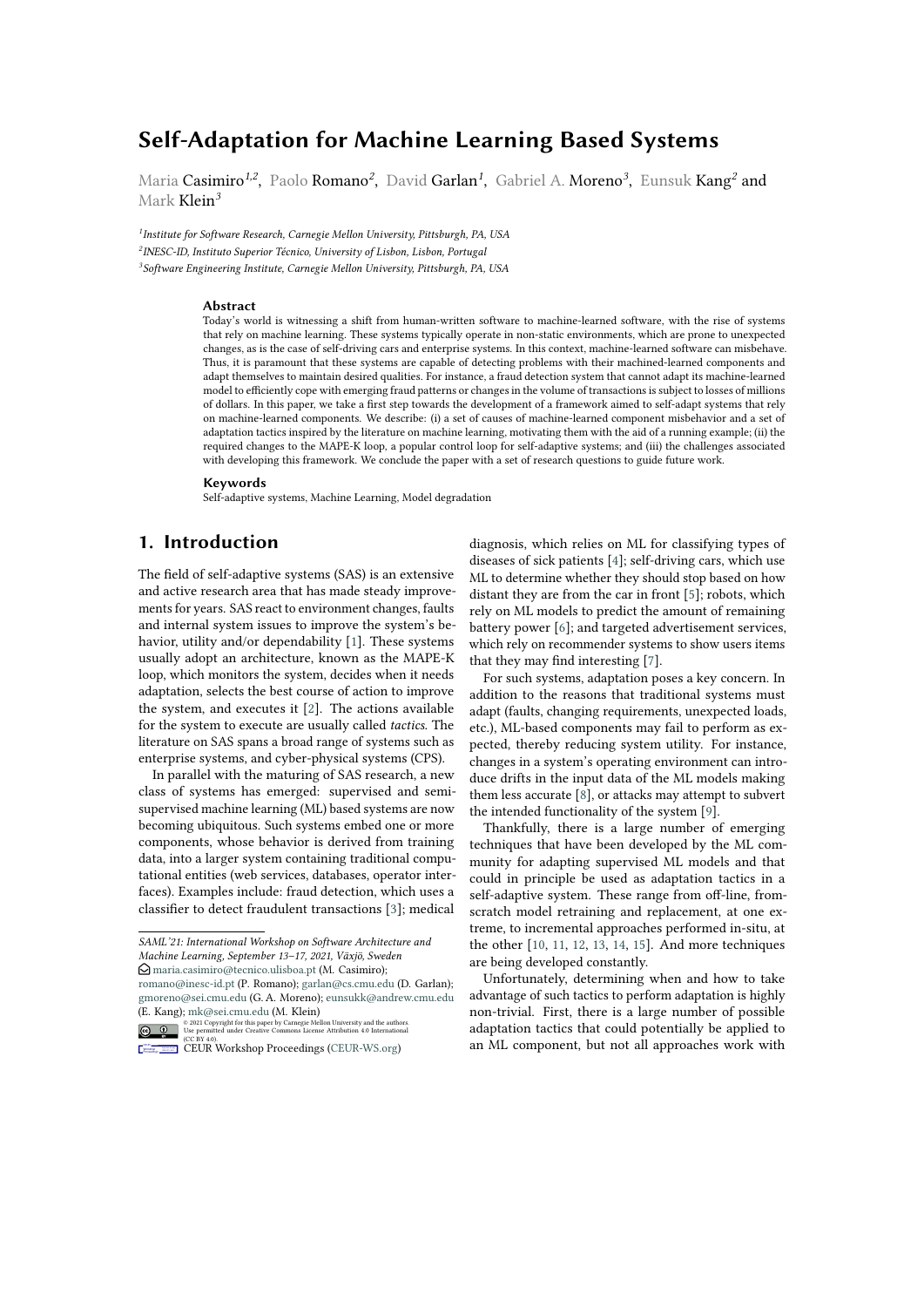all forms of supervised ML models. For example, some training models may allow a system to selectively "forget" certain inputs, while others do not. Similarly, some ML models support transfer learning to incrementally update a learnt model, but not all do.

Second, the value of investing in improving the accuracy of an ML component is strongly context-dependent – often depending on both the domain and timing considerations. For example, while a medical diagnosis system may support model retraining at run time, the latency of this tactic may make it infeasible for self-driving cars, which rely instead on swifter tactics (such as replacing the ML component entirely) that can address real-time system response requirements. In a different mode of operation, however, both types of tactics may be available, e.g., if the self-driving car is stopped (parked mode of operation), it may be feasible to retrain an underperforming model without compromising safety.

Third, calculating the costs and benefits of these tactics is difficult, particularly in a whole-system context, where improving a particular component's performance may or may not improve overall system utility. Costs include time, resources (processing, memory, power), and service disruption. Benefits derive for instance from increased accuracy or fairness of the ML component, which can in turn lead to better performing down-stream components and support overall business goals (e.g. by improving advertisement revenue). Both costs and benefits can be hard to quantify, however, and hence to reason about when determining whether an ML adaptation tactic makes sense.

We argue, therefore, that in order to harness the potential of the rich space of ML adaptation mechanisms, it is necessary to develop methods that can reason about which tactics are available to adapt the ML component, which are the most effective to employ in a given context so that system utility is maximized, and how to integrate them into modern adaptive systems architectures. Specifically, in this paper we attempt to bring some clarity to this emerging but critical aspect of SAS by outlining **(i)** a set of causes of ML component performance degradation and a set of adaptation tactics derived from research on ML (§ [3\)](#page-2-0); **(ii)** architectural and algorithmic changes required to incorporate effective ML adaptation into the MAPE-K loop, a popular framework for monitoring and controlling self-adaptive systems (§ [4\)](#page-4-0); and **(iii)** the modeling and engineering challenges associated with realizing the full potential for adaptation of ML-based systems (§ [4\)](#page-4-0). We conclude with a set of open research questions.

## **2. Background & Related Work**

Current literature on SAS focuses on managed systems that do not embed (nor rely upon) ML models [\[16\]](#page-7-0). That is, although the self-adaptation mechanism (i.e. managing system) may rely on ML to perform a given function (e.g., decide the tactic to execute), the actual system that is adapted (i.e. the managed system) does not rely on any ML component. These systems have at their disposal a set of tactics that, for instance, change a system's architecture (e.g., adding/removing servers) or the quality of the service they provide (e.g., increasing/decreasing the rendering quality of images) in response to environment changes. Usually, tactic outcomes have some uncertainty that can be modeled via probabilistic methods given assumptions on the underlying hardware/software platforms and their characteristics. Further, one can measure the properties of such systems through the use of metrics such as latency, throughput and content quality.

Determining the costs and benefits of such adaptation tactics has been well researched and there are numerous techniques and algorithms for that end [\[17\]](#page-7-1). However, new challenges arise when considering managed systems that depend on ML models. Not only are we missing a well-understood and generally applicable set of tactics that SAS can use to adapt ML-based systems, but also the properties of ML components, such as accuracy and fairness, may not change consistently with the tactic that is executed. For example, if we retrain an ML model, its accuracy is not always affected in the same way, but may depend on the samples available to retrain the model, on the duration of the retraining process, and on the model's hyper-parameters. Similarly, model fairness may also be affected in different ways due to the training samples that are fed during re-training [\[18\]](#page-7-2).

To improve the self-adaptive capabilities of systems and their performance, recent research has proposed SASs that rely on ML techniques and models to adapt the system [\[19,](#page-7-3) [20\]](#page-7-4). Specifically, ML is used in the adaptation manager to: update adaptation policies, predict resource usage, update run-time models, reduce adaptation spaces, predict anomalies, and collect knowledge. Additionally, learning is typically leveraged to improve the Analysis and Plan components of the MAPE-K loop [\[19\]](#page-7-3).

In this paper, we focus on the problem of how to leverage self-adaptation to correct and adapt supervised ML components of a managed system, while increasing overall utility of ML-based systems when their ML components are underperforming. This vision is aligned with the one presented by Bures [\[21\]](#page-7-5) in which the author claims that *"self-adaptation should stand in equal-toequal relationship to AI. It should both benefit from AI and enable AI."* Extending this vision further, we argue that the techniques developed in this context could also be applied, in a recursive fashion, to self-adapt adaptation managers that rely on ML components to enhance their effectiveness and robustness. For instance a planner that relies on ML to reduce the adaptation space could have its own self-adaptation manager to ensure that the ML component is working as expected.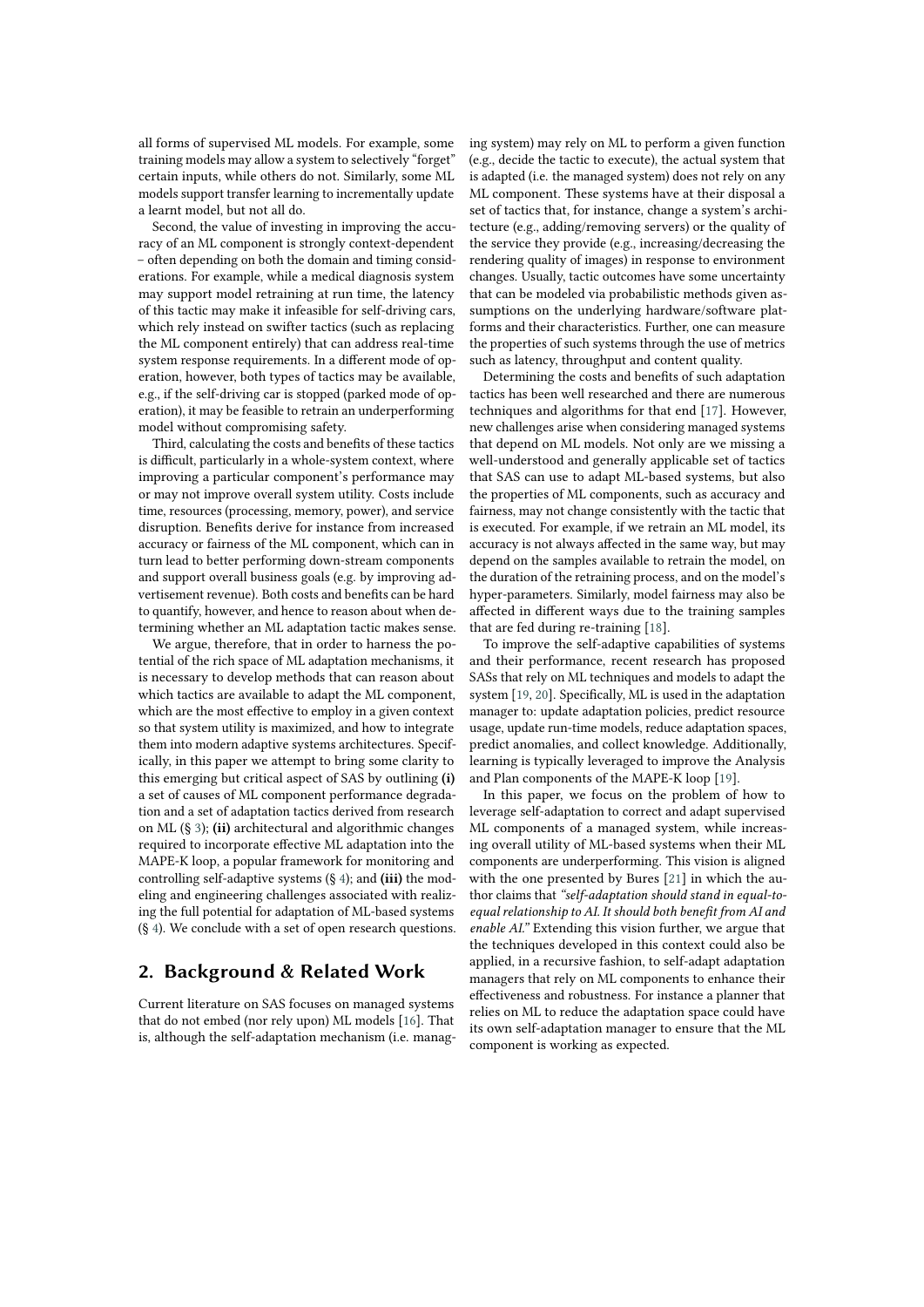The vision presented in this paper differs from work on collective SAS since we are targeting systems with only one agent and with a centralized learning process, whereas this line of research focuses on systems with multiple agents that can share knowledge with each other.

Differently, our vision ties in the field of lifelong/continual learning [\[22,](#page-7-6) [23\]](#page-7-7), which deals with openworld problems, with the field of self-adaptive systems. In fact, dealing with open-world changes was identified by Gheibi et. al. [\[19\]](#page-7-3) as an open problem in the SAS domain. Specifically, Lifelong Learning deals with the problem of leveraging past knowledge to learn a new task better and Continual Learning is focused on solving the problem of maintaining the accuracy of old tasks when learning new tasks [\[23\]](#page-7-7). The techniques developed in this domain can be leveraged by SASs to improve ML components when unexpected changes occur in the environment or when the performance of the ML component is degraded and affects overall system utility. Overall, our focus is on SASs and on how to integrate techniques from these research domains into a generic, yet rigorous/principled framework that can decide which ML component to adapt, how and when. The next section provides details on possible causes of ML component degradation and repair tactics inspired by this field of research.

# <span id="page-2-0"></span>**3. Adaptation of ML-based Systems**

We now motivate the need for self-adaptive ML-based systems through an example from the enterprise systems domain. Then, we present a set of possible causes for ML component performance degradation and a set of adaptation tactics.

## **3.1. Running Example – Fraud Detection System.**

Consider a fraud detection system that relies on ML models for scoring credit/debit card transactions. The score attributed by the ML model is then used by a rule-based model to decide whether transactions are legitimate or fraudulent. Typical clients of companies that provide fraud detection services are banks and merchants. In this setting, system utility is typically defined based on attributes such as the cost of losing clients due to incorrectly declined transactions, fairness (no client is declined more often) [\[18\]](#page-7-2) and the overall cost of service level agreement (SLA) violations (these systems have strict SLAs to process transactions in real time, e.g. at most 200ms on the 99.999th percentile of the latencies' distribution [\[3\]](#page-6-2)). While cost and revenue are directly affected by ML model's mispredictions, response time is affected by model complexity, i.e., more complex models

may introduce higher latencies that compromise SLAs. However, the impact of these mispredictions varies not only from client to client, with whom different SLAs may have been agreed upon, but also in time, since during specific periods, e.g., Black Friday, the volume of transactions is substantially altered. During busy days such as these, adapting the ML models responsible for fraud detection so that they are less strict and reduce false alarms is crucial in order to preserve system utility. However, this adaptation entails a delicate trade-off, since less strict models can allow fraudulent transactions to be accepted. Further, these systems are subject to constantly evolving fraud patterns, to which the ML models must adapt [\[24\]](#page-7-8).

### **3.2. Causes of Degradation of ML Components' Accuracy**

We now focus on problems that deteriorate the performance of ML components such that they are no longer able to maintain system utility at a desired level. In particular, we present two classes of problems, which, we argue, are general enough to be representative of most of the issues addressed by the existing ML literature.

**Data-set Shift.** When the distribution of the inputs to a model changes, such that it becomes substantially different from the distribution on which the model was trained, we find ourselves in the presence of a problem commonly known as data-set shift [\[8,](#page-6-7) [11,](#page-6-10) [10,](#page-6-9) [25\]](#page-7-9). As recent work has shown, not all data-set shifts are malign [\[10\]](#page-6-9). As such, an effective SAS should not only detect shifts, but also be able to assess their actual impact on system utility. In a fraud detection system, data-set shift occurs when new fraud patterns emerge (e.g., charges at a particular merchant), or when patterns of legitimate transactions change, for instance due to busy shopping days like Black Friday and Christmas [\[24\]](#page-7-8). Although the actual features used for classification may not change, their distribution does. This means that different values of the features now characterize legitimate and fraudulent transactions.

**Incorrect Data.** This problem arises when there are samples in the model's training set that are incorrectly labeled [\[26\]](#page-7-10) or when test data is tampered with, thus leading the model to mispredict when certain inputs arrive. The former can happen, for instance, when unsupervised techniques are used to label examples in order to bootstrap the training set of a second supervised model [\[26\]](#page-7-10). Incorrect data can also make their way into a model's training set due to attackers that intentionally pollute it so as to cause the ML component to incorrectly predict outputs for certain inputs [\[12,](#page-6-11) [9\]](#page-6-8). For instance, in the fraud detection case, security breaches could lead to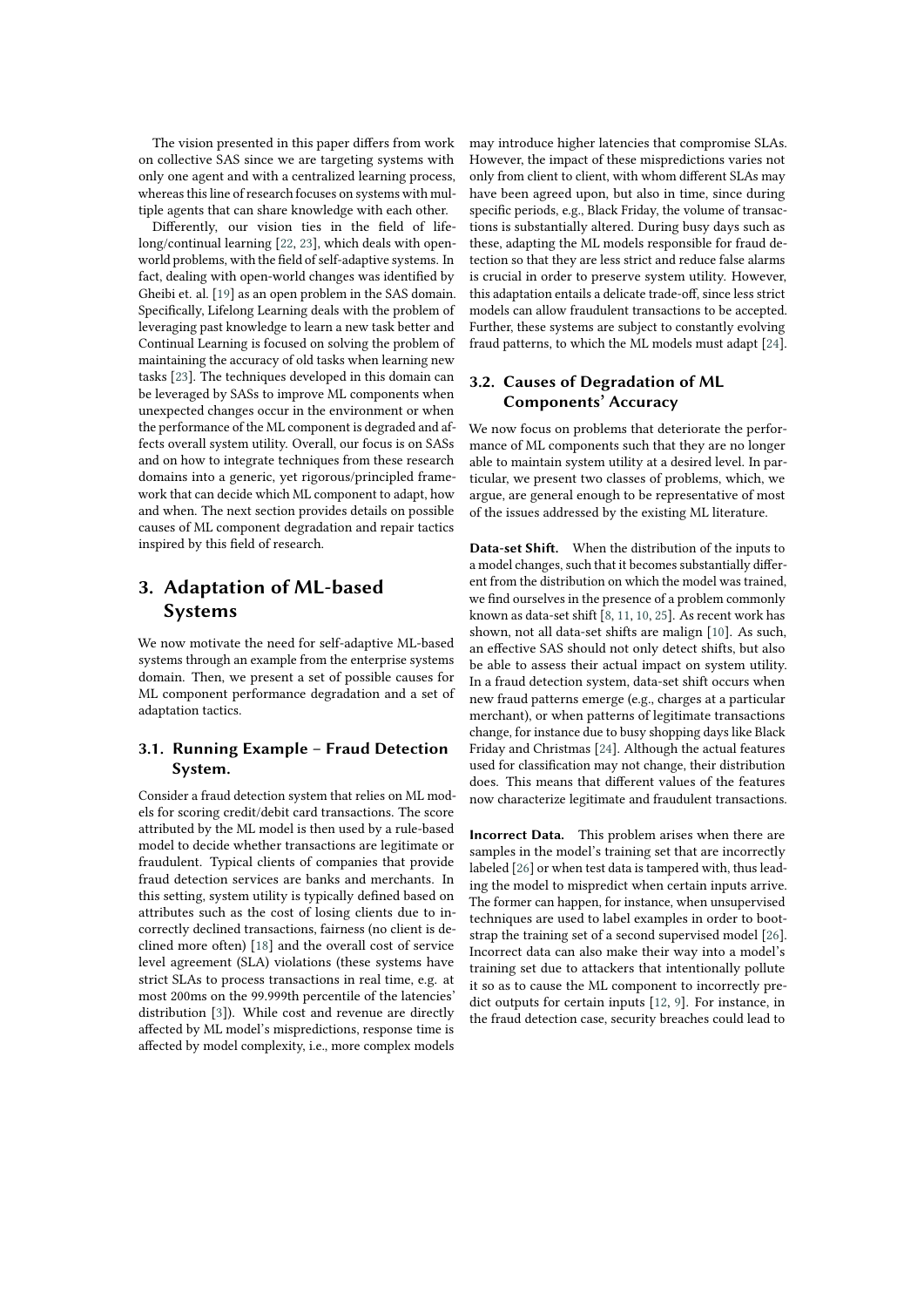| <b>Tactic</b>                | Description                                                                                                       | Properties                                                                                                                                                                                                                               |
|------------------------------|-------------------------------------------------------------------------------------------------------------------|------------------------------------------------------------------------------------------------------------------------------------------------------------------------------------------------------------------------------------------|
| Component<br>Replacement     | Replace an under-performing<br>component by one that better<br>matches the current environment                    | + Fast and inexpensive, when possible<br>- Non ML-based estimators may not be available in all scenarios<br>- Alternative estimators, when available, may be more robust but less precise                                                |
| Human-based<br>Labeling [14] | Rely on a human to classify some incoming<br>samples or to correct the labeling<br>of samples in the training set | + Accuracy of human-based labels expected to be high<br>- Expert knowledge may be expensive to obtain<br>and/or introduce unacceptable latency                                                                                           |
| Transfer<br>Learning [27]    | Reuse knowledge gathered previously<br>on different tasks/problems to<br>accelerate the learning of new tasks     | + Less data-hungry than plain retrain<br>- Effectiveness dependent on the similarities between old and new tasks/data<br>- Computationally intensive process                                                                             |
| Unlearning [13]              | Remove samples that are no longer representative<br>from the training set and from the model                      | + Fast when ratio between data to forget and data-set size is small<br>- Cost/latency for identifying examples to unlearn can be large and context-dependent                                                                             |
| Retrain [15]                 | Retrain with new data and maybe<br>choose new values for the<br>ML model's hyper-parameters                       | + Generic and robust method<br>- Effective only once a relatively large number of instances of the new data are available<br>- Computationally intensive process<br>- Accuracy and latency of the retrain process may vary significantly |

<span id="page-3-0"></span>**Table 1** Examples of general adaptation tactics for ML-based systems with their strengths ('**+**') and weaknesses ('**–**').

*poisoning* the data used for training ML models, hence causing them to make incorrect predictions.

### **3.3. Repair Tactics**

Table [1](#page-3-0) illustrates a collection of tactics that can be used to deal with issues introduced by ML-based components. These tactics were inspired by research on ML [\[22,](#page-7-6) [14,](#page-6-13) [27,](#page-7-11) [13,](#page-6-12) [15\]](#page-6-14). Next, we describe the tactics presented in the table, motivating them with scenarios in which they can be applied and discussing their costs and benefits.

**Component replacement.** This tactic assumes the existence of a repository of components and respective meta-data that can be analyzed to determine if there exists a component that is better suited for the current system state. For example, when the volume of transactions changes, for instance in special days such as Black Friday, ML models may consider the increased frequency of transactions as an indicator of fraud and erroneously flag legitimate transactions as fraudulent. Such mispredictions can lead to significant financial losses [\[3\]](#page-6-2), thus requiring timely fixes and rendering the use of high latency tactics infeasible (note that in this context, transactions need to be accepted/rejected within milliseconds [\[3\]](#page-6-2)). As such, only low latency tactics can be applied. An example is to replace the underperforming models with rule-based models, e.g., developed by experts for specific situations, and/or to switch to previously trained models that are known to perform well in similar conditions. A benefit of this tactic, whenever it is available, is too enable a swift reaction to data set shifts. Its main cost depends on the latency and resources used for the analysis of the candidate replacing components available in the repository.

**Human-based labeling.** Humans are often able to recognize patterns, problems, and objects more accurately than ML components [\[14\]](#page-6-13). Thus, depending on the domain, humans may play a role in correcting these components or giving them correct samples [\[14\]](#page-6-13). For instance, whenever the ML component suspects a transaction of being fraudulent, it can be automatically canceled. Then, the user can be informed of the decision and asked whether the transaction should be authorized or declined in the future. Another possibility is to add humans to the loop when adding samples to the ML component's training set. In this scenario, an expert can be asked to review the most uncertain classifications so as to improve the quality of the training samples. In the former scenario, the benefits are easily quantifiable, since the risk of accepting a possibly fraudulent transaction can be measured via its economic value. However, users may get annoyed if their transactions are canceled too often, to the extent that they may stop purchasing using that credit card provider. As for relying on experts to review uncertain classifications, having an on-demand expert performing this task is expensive and the latency of the manual labeling process may be unacceptable.

**Transfer learning.** Transfer learning (TL) techniques leverage knowledge obtained when performing previous tasks that are similar to the current one so that learning the current task becomes easier [\[27\]](#page-7-11). Suppose that: (i) a fraud detection company has a set of clients (such as banks), (ii) the company has a unique ML model for each client, so that it complies with data privacy regulations<sup>[1](#page-3-1)</sup>, and (iii) one of its clients is affected by a new attack pattern, which is eventually learned by that client's model. In this scenario, TL techniques [\[29,](#page-7-12) [27\]](#page-7-11) can be used to improve the other clients' models so that they can react to the same attack. Estimating the benefits of executing this tactic for a given client boils down to estimating the likelihood that this client may suffer the same attack. Yet, the execution of this tactic typically implies high computational costs (e.g., if cloud resources are used)

<span id="page-3-1"></span><sup>1</sup> Since privacy is important in this domain, there are techniques that can be used to deal with the problem of ensuring data confidentiality and anonymity in information transfer between clients [\[28\]](#page-7-13).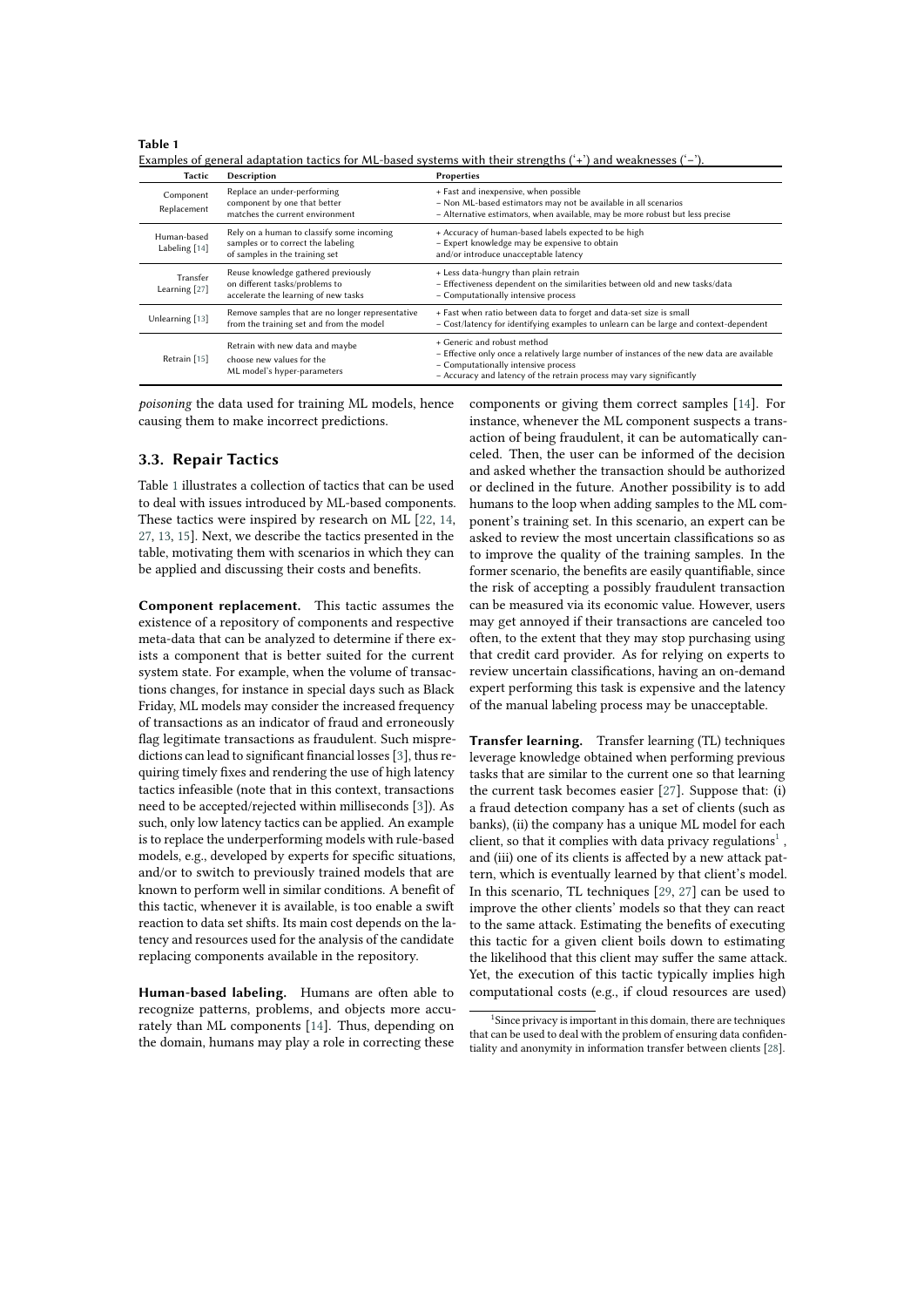and non-negligible latency, which may render this tactic economically unfavorable, or even inadequate, e.g., if the attack on a different client is imminent and the TL process is slow.

**Unlearning.** This tactic corresponds to unlearning data that no longer reflects the current environment/state of the system and its lineage, thus eliminating the effect of that data on current predictions [\[13\]](#page-6-12), while avoiding a full model retrain. A key problem that stands in the way of the execution of this tactic is the identification of incorrect labels. For instance, in a fraud detection system, incorrectly classified transactions may all be eventually identified for "free", although with large latencies, when users review their credit card statements. Conversely, in scenarios in which the identification of incorrect samples is not readily available, one may leverage automatic techniques, such as the one described in [\[30\]](#page-7-14), which are faster but typically less accurate. As such, the cost and complexity of this task vary depending on the context. Then, after identifying the incorrect samples, the model must be updated to accurately reflect the correct data. At this point, the advantage of unlearning techniques with respect to a typical full model retrain is the time savings (up to  $9.5 \times 10^4$ ) that can be achieved [\[13\]](#page-6-12).

**Retrain and/or hyper-parameter optimization.** This is a general tactic that involves retraining the model with new data that reflects recent relevant data-set drifts, e.g., a new kind of attack in a fraud detection system. There are many types of retraining, ranging from a simple model refresh (incorporate new data using old hyper-parameters), to a full retrain (including hyper-parameter optimization, possibly encompassing different model types/architectures), which imply different computational costs and can benefit model's accuracy at different extents. In the presence of data-set shift, when there is new data that already incorporates the new input distribution, this tactic often represents a simple, yet possibly expensive, approach to deal with this problem. The benefits of this tactic are dependent on the type of retrain process and on the quality of the new data. As for its cost, if retraining is performed on the cloud, it can be directly converted to the economic cost of renting the virtual machines and several techniques exist to predict such costs [\[31,](#page-7-15) [32\]](#page-7-16).

## <span id="page-4-0"></span>**4. MAPE-K Loop for ML-Based Systems**

In SAS, the MAPE-K loop typically actuates over a system composed of non-ML components. To enable the development of self-adaptive ML-based systems, in which the



<span id="page-4-1"></span>**Figure 1:** MAPE-K loop over an ML-based system with a mix of ML and non-ML components, with specific challenges for each MAPE-K stage. White arrows represent dependencies between components.

MAPE-K loop actuates over a system composed of non-ML and ML components (Figure [1\)](#page-4-1) we argue that each stage of the MAPE-K loop should be revised to effectively leverage tactics such as the ones mentioned.

### **4.1. Monitor**

The *Monitor* stage has to keep track of the inputs used when querying ML components because shifts of the input distributions may affect the predictions. For instance, the detection of out-of-distribution inputs may mean that there has been a change in the environment and thus the model used by some ML component may no longer be representative of the current environment. The challenge here is not only detecting the occurrence of shifts in a timely and reliable fashion, but also how to effectively characterize them — since different types of shifts require different reaction methods. As in other SAS, typical attributes that contribute to the system's utility (e.g., latency, throughput) or the satisfaction of required system properties must be monitored. In addition to these, the *Monitor* stage must also gather the outputs of the ML component to account for situations in which changes in the inputs go by unnoticed, perhaps because they are too slow, but that manifest themselves faster in the outputs [\[33\]](#page-7-17). Examples of outputs to monitor are, for instance, shifts in the output distribution, model's accuracy and error – obtained by comparing predictions with real outcomes. A relevant challenge here is that often real outcomes are only known after a long time, if ever. For instance, in fraud detection, false negatives (i.e., undetected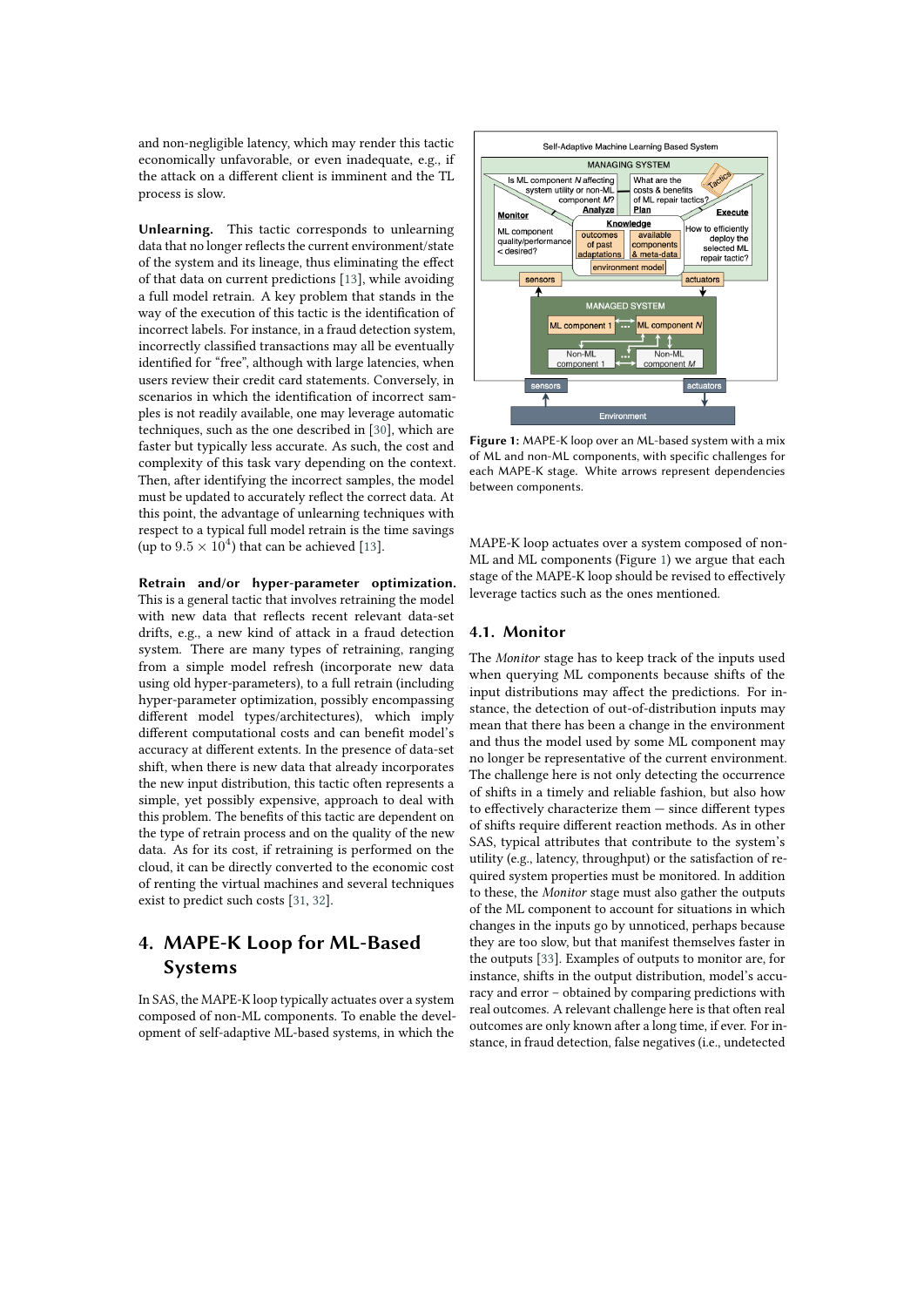real fraud) are known only when users file a complaint and false positives are normally undetectable (since no feedback is obtained for transactions that are legitimate but rejected by the system). Approaches such as those proposed in [\[33,](#page-7-17) [11,](#page-6-10) [34\]](#page-7-18) provide a good starting point for the implementation of a *Monitor* for self-adaptive ML-based systems.

**Challenges.** Monitoring input and output distributions requires keeping track of a multitude of features and parameters which would otherwise be disregarded. This is already challenging due to the amount of data that needs to be stored, maintained, and analyzed. Finding suitable frequencies to gather these data and adapting them in the face of evolving time constraints is an even bigger challenge in time-critical domains [\[35,](#page-7-19) [11\]](#page-6-10).

## **4.2. Analyze**

The *Analyze* stage is responsible for determining whether degradations of the prediction quality of ML components are affecting (or predicted to affect) other system components and system utility to such an extent that adaptation may be required. To accomplish this, one can leverage techniques developed by the ML community to detect possible issues in the inputs and outputs of the model [\[8,](#page-6-7) [11,](#page-6-10) [10,](#page-6-9) [33\]](#page-7-17), errors in its training set [\[36\]](#page-7-20) and the appearance of new features relevant for prediction [\[37\]](#page-7-21). These techniques must then be adjusted for the particular case of each system, which includes adapting them to different ML models and tasks.

**Challenges.** Estimating the impact of an ML component on other system components and on system utility can be challenging because often (mis)predictions affect the system's utility/dependability in ways that are not only application- but also context-dependent. For instance, during periods with higher transaction volumes, such as on Black Friday, mispredictions have higher impact on system utility, since during these periods it is more critical to accurately detect fraud, while maximizing accepted transactions. Architectural models can capture the information flows among components, but the challenge is to estimate how the uncertainty in the output of the ML components propagates throughout the system.

### **4.3. Plan**

The *Plan* stage is responsible for identifying which adaptation tactics (if any) to employ to address issues with ML components affecting the system. As with other selfadaptation approaches, this reasoning should consider the costs and benefits of each viable tactic. Further, most of the proposed tactics have a non-negligible latency, which needs to be accounted for as in latency-aware

approaches[\[38\]](#page-7-22). An additional concern is that some of these tactics may require a considerable use of resources to execute, either in the system itself or offloaded. This requires *Plan* to account for this impact or cost.

For ML-based systems that rely on multiple ML components, whenever a system property is (expected to be) violated or when system utility decreases, fault localization may be required to understand which component is underperforming and should be repaired/replaced [\[39\]](#page-7-23).

**Challenges.** Although there are several approaches [\[31,](#page-7-15) [40\]](#page-7-24) that attempt to predict the time/cost of training ML models, this is a complex problem that is strongly influenced by the type of ML models considered, their hyper-parameters and the underlying (cloud) infrastructure. These techniques represent a natural starting point to estimate the costs and benefits of adaptation tactics such as the ones presented. Yet, developing techniques for predicting the costs/benefits of complex tactics, e.g. unlearning, remains an open challenge. One interesting direction is to exploit techniques for estimating the uncertainty [\[25\]](#page-7-9) of ML models to quantify both the likelihood of models' mispredictions as well as the potential benefits deriving from employing corrective adaptation tactics. Certain ML models can directly estimate their own uncertainty [\[41\]](#page-7-25), or additional techniques (e.g. ensembles [\[42\]](#page-7-26)) can be used to obtain uncertainty estimations. Still, existing techniques can suffer from significant shortcomings in practical settings [\[25\]](#page-7-9).

Finally, tactics that modify ML components are computationally expensive (e.g., non-negligible latency). Thus, *Plan* must have mechanisms to verify that the system can execute the tactic without compromising other components/properties, or even the entire system.

#### **4.4. Execute**

To execute a given adaptation tactic, the *Execute* stage must have access to mechanisms to improve or replace the ML component and/or its training set. As in the conventional MAPE-K loop, we require implementations of adaptation tactics that are not only efficient to execute, but also have predictable costs/benefits and are resilient to run-time exceptions.

**Challenges.** A key challenge is how to enhance the predictability of the execution of the ML adaptation tactics, which often require the processing of large volumes of data (e.g., to re-train a large scale model) possibly under stringent timing constraints. We argue that the community of SAS would benefit from the availability of open-source software frameworks that implement a range of generic adaptation tactics for ML components.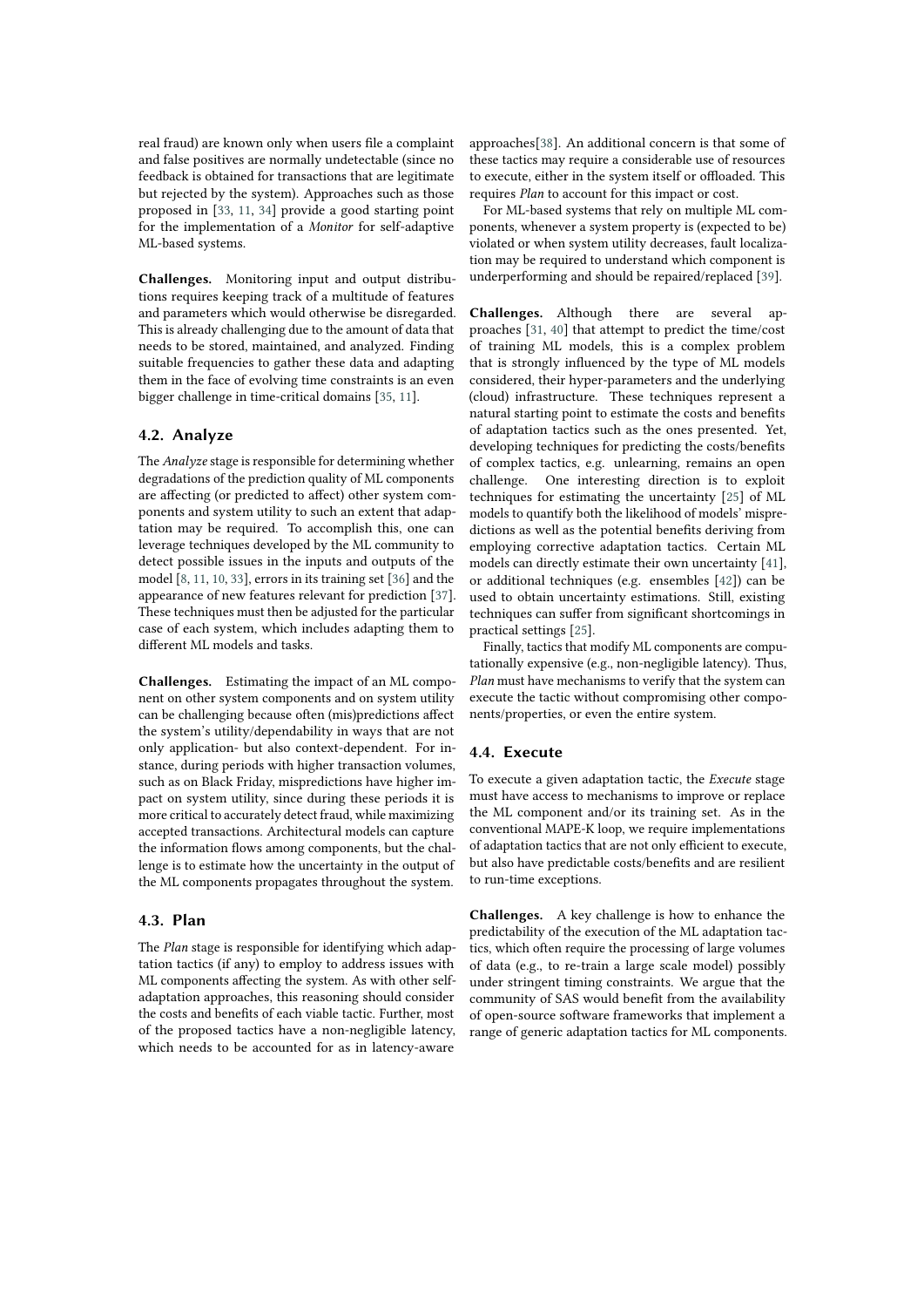This would allow one to mask complexity, promote interoperability and comparability of SAS. Further, it would also provide an opportunity to assemble, in a common framework, techniques that have been proposed over many years in different areas of the AI/ML literature.

### **4.5. Knowledge**

Finally, the *Knowledge* module is responsible for maintaining information that reflects what is known about the environment and the system. For ML-based systems, the *Knowledge* component should evolve in order to keep track of the costs/benefits of each tactic on the affected ML components and system's utility. This corresponds to: gathering knowledge on how each tactic altered an ML component and on the context in which the tactic was executed; and meta information on training sets, for instance characterizing the most important features for predicting the costs and benefits of the different tactics. This added knowledge should be leveraged to improve the decision making process and, thus, improve adaptation. By gathering knowledge on how each tactic altered an ML component and on the context in which the tactic was executed, the *Analyze* and *Plan* stages can take more effective decisions on when to adapt and which tactic to execute, respectively. Finally, for a tactic that replaces underperforming ML components with non ML-based ones, *Knowledge* must contain a repository of the available components and their meta-data. This meta-data, we argue, should provide information to enable reasoning on whether the necessary preconditions to enable a safe and timely reconfiguration hold.

## **5. Conclusions and Future Work**

This work introduced a vision for a new breed of selfadaptive frameworks that brings together techniques developed by the ML literature (used here as adaptation tactics), and reasons about the cost/benefits trade offs of each, with the end goal of adapting degraded ML components of ML-based systems to maintain system utility. With the aid of a running example we showed how different adaptation tactics can be applied to repair ML models when different real-life situations hinder system utility. Further, we identified a set of key requirements that should be supported by the various elements of the classic MAPE-K control loop and a set of challenging research problems. Finally, we highlight the following research questions as directions for future work: **(i)** How to estimate the costs and benefits of each tactic? **(ii)** How to reason about the impact of ML mispredictions on system utility? **(iii)** How do changes to one ML component impact the other components in the system? **(iv)** How to reason about the long-term impacts of adaptation tactics on system utility?

## **Acknowledgments**

Support for this research was provided by Fundação para a Ciência e a Tecnologia (Portuguese Foundation for Science and Technology) through the Carnegie Mellon Portugal Program under Grant SFRH/BD/150643/2020 and via projects with references POCI-01-0247- FEDER-045915, POCI-01-0247-FEDER-045907, and UIDB/50021/2020. This material is based upon work funded and supported by the Department of Defense under Contract No. FA8702-15-D-0002 with Carnegie Mellon University for the operation of the Software Engineering Institute, a federally funded research and development center. DM21-0052

## **References**

- <span id="page-6-0"></span>[1] B. H. C. Cheng, et al., Software Engineering for Self-Adaptive Systems: A Research Roadmap, Springer, 2009.
- <span id="page-6-1"></span>[2] J. O. Kephart, D. M. Chess, The vision of autonomic computing, Computer 36 (2003).
- <span id="page-6-2"></span>[3] B. Branco, et al., Interleaved sequence rnns for fraud detection, in: Procs. of KDD, 2020.
- <span id="page-6-3"></span>[4] B. J. Erickson, et al., Machine learning for medical imaging, Radiographics 37 (2017).
- <span id="page-6-4"></span>[5] Z. Chen, X. Huang, End-to-end learning for lane keeping of self-driving cars, in: Procs. of IV, 2017.
- <span id="page-6-5"></span>[6] P. Jamshidi, et al., Machine learning meets quantitative planning: Enabling self-adaptation in autonomous robots, in: Procs. of SEAMS, 2019.
- <span id="page-6-6"></span>[7] H.-T. Cheng, et al., Wide & deep learning for recommender systems, in: Procs. of DLRS, 2016.
- <span id="page-6-7"></span>[8] J. Quionero-Candela, et al., Dataset shift in machine learning, The MIT Press, 2009.
- <span id="page-6-8"></span>[9] T. Gu, et al., Badnets: Evaluating backdooring attacks on deep neural networks, IEEE Access 7 (2019).
- <span id="page-6-9"></span>[10] S. Rabanser, et al., Failing loudly: An empirical study of methods for detecting dataset shift, in: Procs. of NIPS, 2019.
- <span id="page-6-10"></span>[11] F. Pinto, et al., Automatic model monitoring for data streams, arXiv preprint arXiv:1908.04240 (2019).
- <span id="page-6-11"></span>[12] L. Huang, et al., Adversarial machine learning, in: Procs. of AISec, 2011.
- <span id="page-6-12"></span>[13] Y. Cao, J. Yang, Towards making systems forget with machine unlearning, in: Procs. of S&P, IEEE, 2015.
- <span id="page-6-13"></span>[14] B. Miller, et al., Reviewer integration and performance measurement for malware detection, in: Procs. of DIMVA, 2016.
- <span id="page-6-14"></span>[15] Y. Wu, et al., DeltaGrad: Rapid retraining of machine learning models, in: Procs. of ICML, 2020.